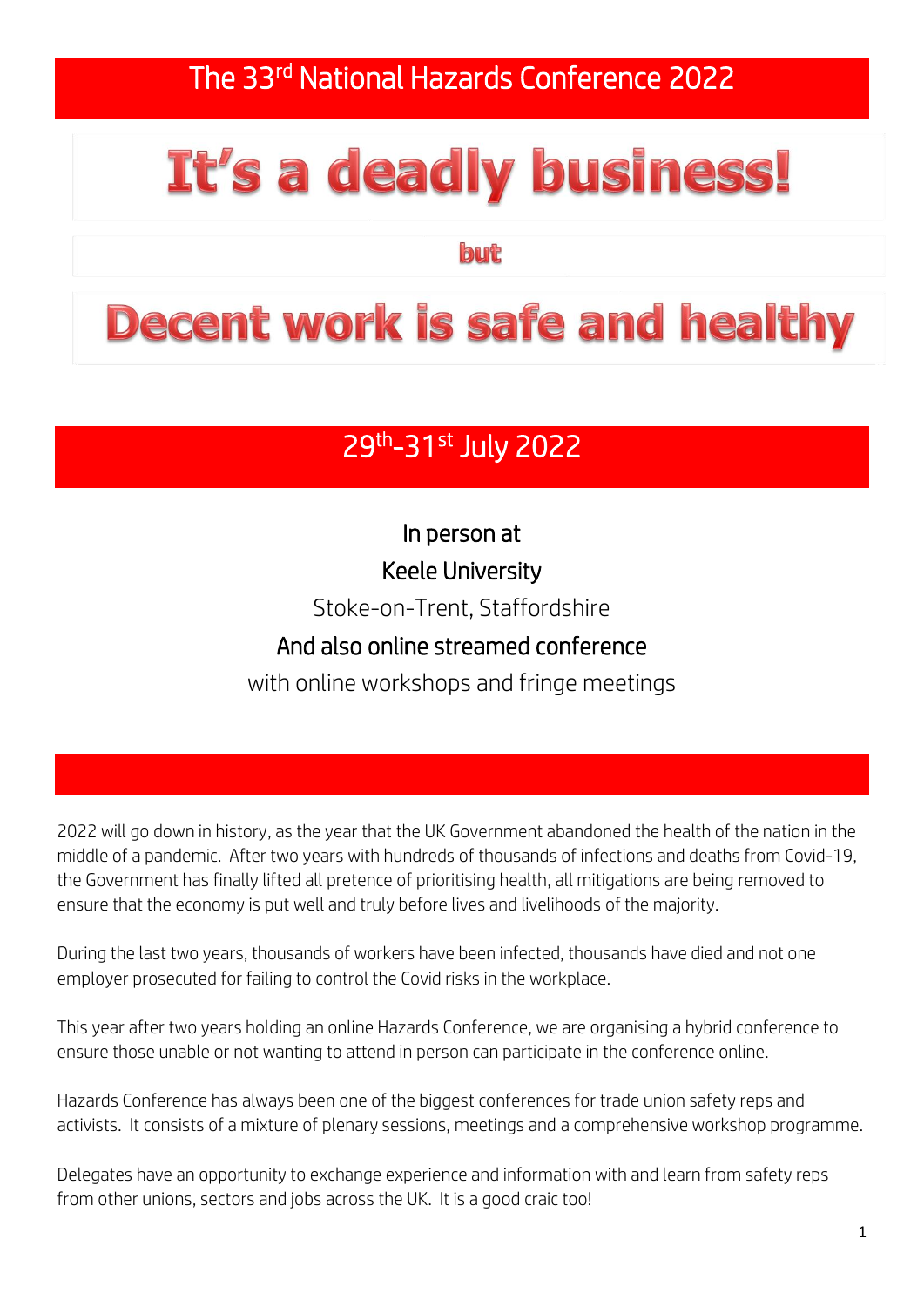## How to apply for Hazards 2022

#### Complete the registration form online or on paper using the form on page 4 The closing date for applications is Wednesday, 6<sup>th</sup> July 2022

#### Checklist:

- 1. Decide if you are attending online or in person places are limited to 200 in person and 200 online
- 2. If attending in person, select residential or non-residential
- 3. Select two workshops to attend one on Friday evening and one on Sunday morning, plus Reserve
- 4. Select one fringe meeting to attend on Saturday afternoon
- 5. Arrange your delegate fee if you book via the online form, an invoice will be sent to you on receipt of your application, for your fee
- 6. Complete the online registration form at <https://www.eventbrite.co.uk/e/hazards-conference-2022-tickets-279528616617> OR if you are unable to do this online, complete the Delegate's Registration Form on page 4, and email t[o hazconf@gmhazards.org.uk](mailto:hazconf@gmhazards.org.uk) or post to Janet Newsham, 177 Watling Street Road, Fulwood, Preston PR2 8AE.

Keep a Copy of your information and options on the Copy of the Registration Form on page 5.

- 7. To pay:
	- By BACS, please send your payment as follows:

A BACS payment has been made with the reference ………………………………………….. [*please use delegate's surname – or one delegate's surname if there is more than one delegate – and union branch name as reference*] to the Hazards Conference account at Unity Trust Bank: Account Name: Hazards Conference Sort Code: 60 83 01

Account Number: 20090430

OR to pay by cheque send the cheque made out to 'Hazards Conference' to Janet Newsham, 177 Watling Street Road, Fulwood, Preston PR2 8AE.

#### Please either email or post the following information about payment to Janet Newsham:

| Address, where receipt is to be sent: |  |
|---------------------------------------|--|
|                                       |  |
|                                       |  |
|                                       |  |

- E-mail:………………………………………………………………………………………………………...
- 

Please return this information by email t[o hazconf@gmhazards.org.uk](mailto:hazconf@gmhazards.org.uk) or by mail to Janet Newsham, 177 Watling Street Road, Fulwood, Preston PR2 8AE. If you are paying by cheque, please send to this mail address. Notification that we have received your registration – we will acknowledge receipt of your application form within a few days of receiving it. If you don't hear from us within 2 weeks of sending in your

form, please contact us urgently to check that it has not got lost in the post.

For further information, clarification or queries, please email Janet Newsham at [hazconf@gmhazards.org.uk](mailto:hazconf@gmhazards.org.uk) or phone: 07734 317158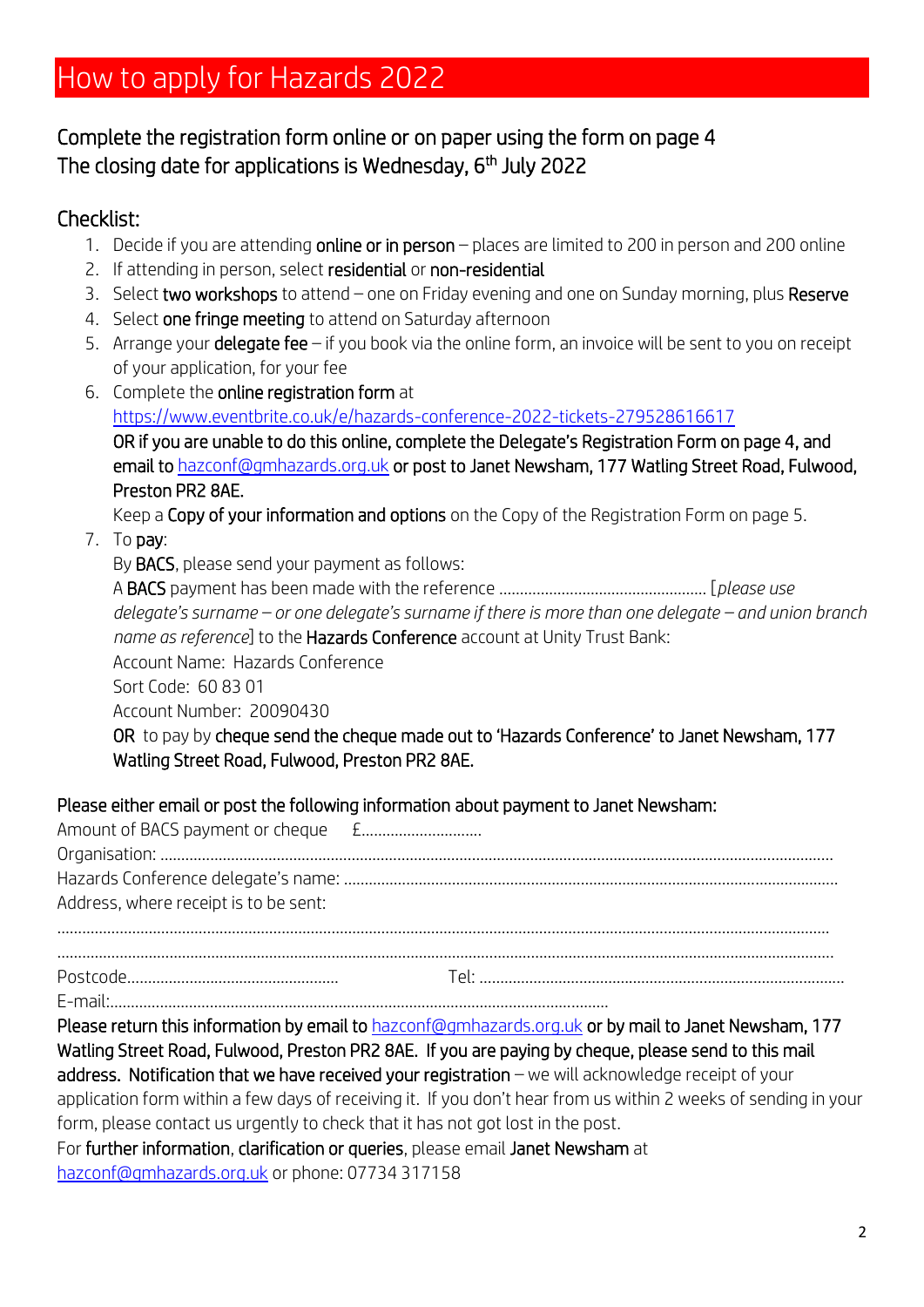#### Registration

This year we have set up an **online registration form** which can be found at: <https://www.eventbrite.co.uk/e/hazards-conference-2022-tickets-279528616617>

If you can't apply online, please complete the Delegate's Registration Form on page 4 and email it to [hazconf@gmhazards.org.uk](mailto:hazconf@gmhazards.org.uk) or post it to Janet Newsham, 177 Watling Street Road, Fulwood, Preston PR2 8AE. A copy of the registration document is on page 5, for you to record your information and options, whichever way you apply.

The Hazards Conference is a training and updating event supported by both your union and the TUC. Your employer has a duty to permit you to take paid time-off to attend such training events, so make sure you apply for that time-off so you don't miss the Friday evening meal and workshop.

#### Delegate Fees

Residential Fee: £320

Residential delegates stay in good University accommodation on campus. The fee covers access to all conference events, campus facilities, refreshments and two nights accommodation with full board Non-residential fee and Online fee: £210

Non-residential delegates have full access as residential delegates, except for overnight accommodation and breakfast.

Online delegates have access to conference sessions through an online platform on the Saturday and access to workshops and fringe events. The cost of the online fee also covers the additional IT costs.

#### Conference timings and registration

| Friday 29 <sup>th</sup> July 1.00-7.30 Delegate registration<br>17.00 - 19.30 Evening meal              |  |
|---------------------------------------------------------------------------------------------------------|--|
|                                                                                                         |  |
|                                                                                                         |  |
| 20.00-21.00 Workshop $1 -$ in person and online                                                         |  |
| 21.00 - Networking                                                                                      |  |
| Saturday 30 <sup>th</sup> July<br>7.30-9.00 - Registration for later arrivals/non-residential delegates |  |
| 7.00-8.45 Breakfast                                                                                     |  |
| 9.00-10.30 - Opening Plenary in Westminster Theatre                                                     |  |
| 10.30-11.00 Break                                                                                       |  |
| 11.00 – 12.30 – $1st$ Meeting: Taking the piss or Improving welfare at work                             |  |
| $12.30 - 14.00 -$ lunch                                                                                 |  |
| $14.00 - 15.30 - 2nd Meeting: The future of work and organizing health and safety$                      |  |
| $15.30 - 16.00 - 0$                                                                                     |  |
| $16.00 - 17.30 - 3rd Meeting: Intensification of work and the impact on our mental$<br>health           |  |
| 17.45-18.45 Fringe meetings - in person and online                                                      |  |
| 19.00-20.30 Dinner                                                                                      |  |
| 21.00-22.00 Quiz                                                                                        |  |
| 22.00 - Networking                                                                                      |  |
| Sunday $31^{st}$ July $7.30-9.15$ - Breakfast                                                           |  |
| Clear rooms - bring cases to secure room in registration area                                           |  |
| 9.30-10.30 – Workshop $2$ – in person and online                                                        |  |
| 10.30-11 Break                                                                                          |  |
| 11.00-12.00 - Closing Plenary in Westminster theatre: Fighting our Corner                               |  |
| 12.30-13.30 - Packed Lunch - eat with us or take away and depart                                        |  |
|                                                                                                         |  |
|                                                                                                         |  |
|                                                                                                         |  |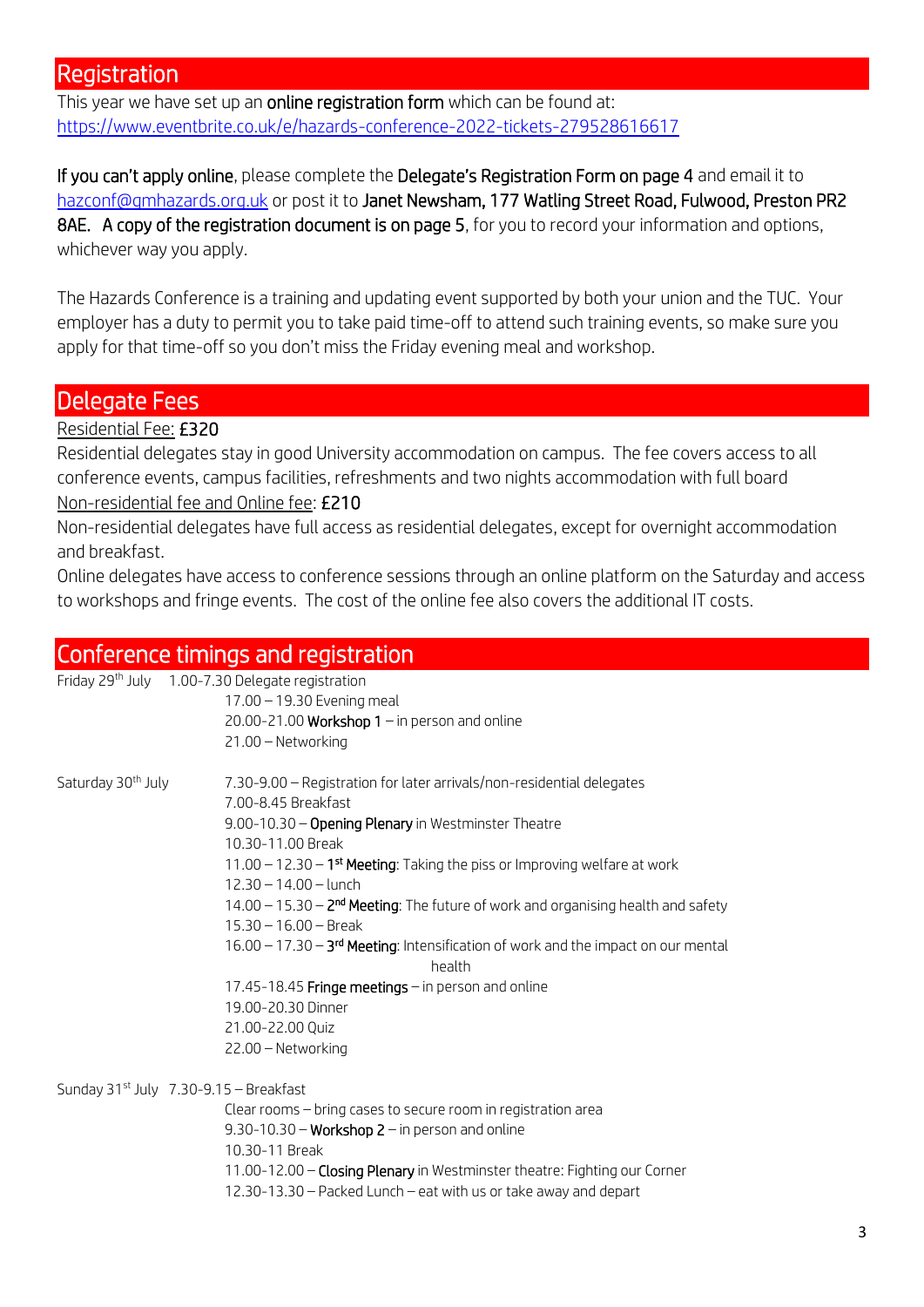| Delegate's Registration Form to email or post                                                    |
|--------------------------------------------------------------------------------------------------|
| 1. Are you attending online or in person?                                                        |
| 2. If in person are you residential or non-residential?                                          |
| 3. Name                                                                                          |
| 4. Address                                                                                       |
|                                                                                                  |
| 5. Telephone - daytime                                                                           |
| 6. Telephone $-$ evening                                                                         |
| 7. Email                                                                                         |
| 8. Trade Union                                                                                   |
| 9. Branch                                                                                        |
|                                                                                                  |
| 10. Employer/organisation                                                                        |
| 11. Food choices – vegan, vegetarian, other dietary needs and allergies                          |
|                                                                                                  |
|                                                                                                  |
| 12. Please tell us if you have any access or other needs                                         |
|                                                                                                  |
| 13. If you have mobility needs please tell us how we can make the conference more accessible for |
| you:                                                                                             |
|                                                                                                  |
| 14. Workshop Friday Evening: Choice 1 number and title - see below                               |
|                                                                                                  |
| 15. Reserve Workshop Friday Evening: number and title - see below                                |
| 16. Workshop Sunday Morning: Choice 1 number and title - see below                               |
|                                                                                                  |
| 17. Reserve Workshop Sunday Morning: number and title - see below                                |
|                                                                                                  |
| 18. Fringe meeting choice number and title - see below                                           |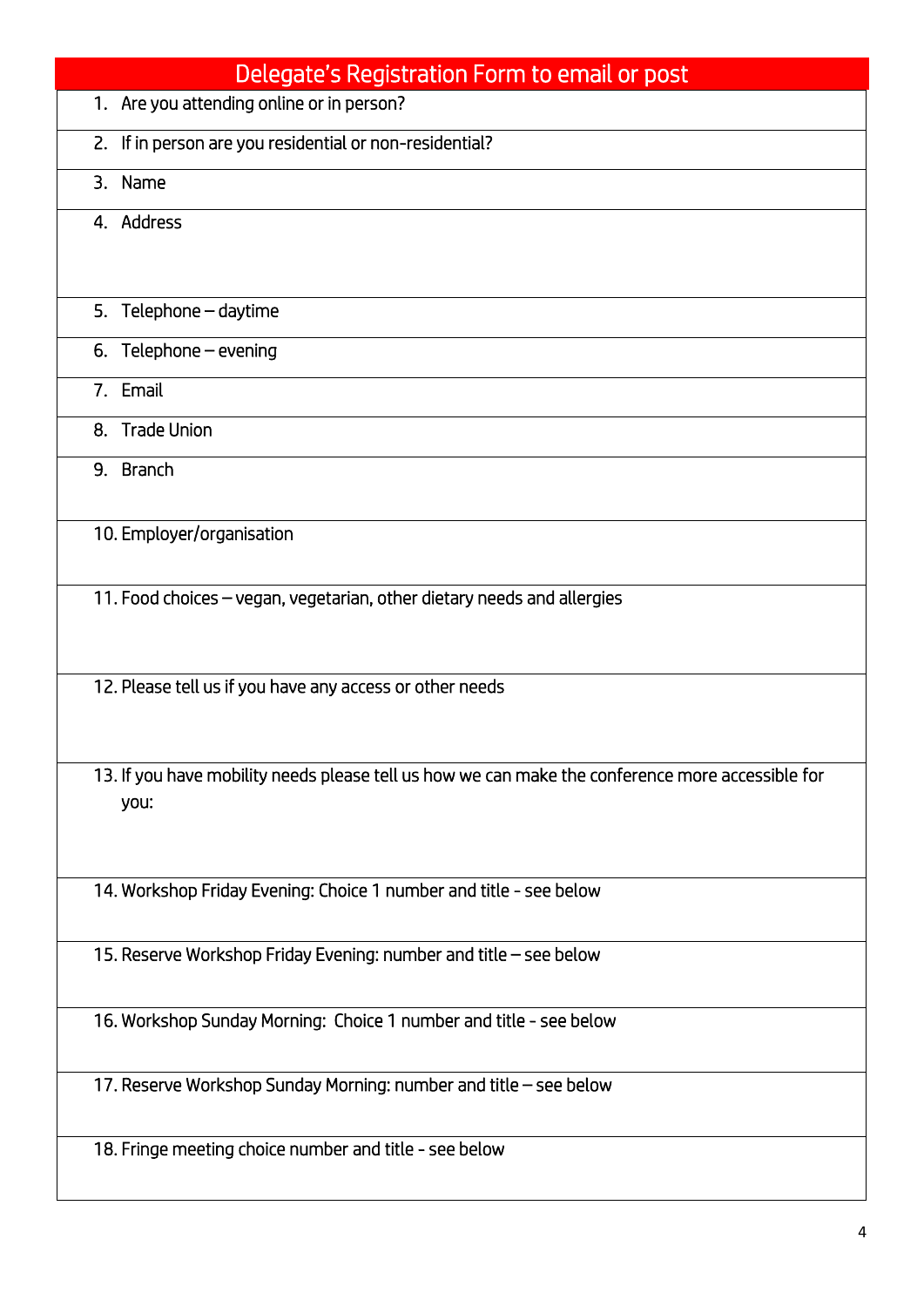| 1. Are you attending online or in person?<br>2. If in person are you residential or non-residential?<br>3. Name<br>4. Address<br>5. Telephone - daytime<br>6. Telephone $-$ evening<br>7. Email<br>8. Trade Union |
|-------------------------------------------------------------------------------------------------------------------------------------------------------------------------------------------------------------------|
|                                                                                                                                                                                                                   |
|                                                                                                                                                                                                                   |
|                                                                                                                                                                                                                   |
|                                                                                                                                                                                                                   |
|                                                                                                                                                                                                                   |
|                                                                                                                                                                                                                   |
|                                                                                                                                                                                                                   |
|                                                                                                                                                                                                                   |
|                                                                                                                                                                                                                   |
| 9. Branch                                                                                                                                                                                                         |
| 10. Employer/organisation                                                                                                                                                                                         |
| 11. Food choices – vegan, vegetarian, other dietary needs and allergies                                                                                                                                           |
| 12. Please tell us if you have any access or other needs:                                                                                                                                                         |
| 13. If you have mobility needs please tell us how we can make the conference more accessible for<br>you:                                                                                                          |
| 14. Workshop Friday Evening: Choice 1 number and title - see below                                                                                                                                                |
| 15. Reserve Workshop Friday Evening: number and title - see below                                                                                                                                                 |
| 16. Workshop Sunday Morning: Choice 1 number and title - see below                                                                                                                                                |
| 17. Reserve Workshop Sunday Morning: number and title - see below                                                                                                                                                 |
| 18. Fringe meeting choice number and title - see below                                                                                                                                                            |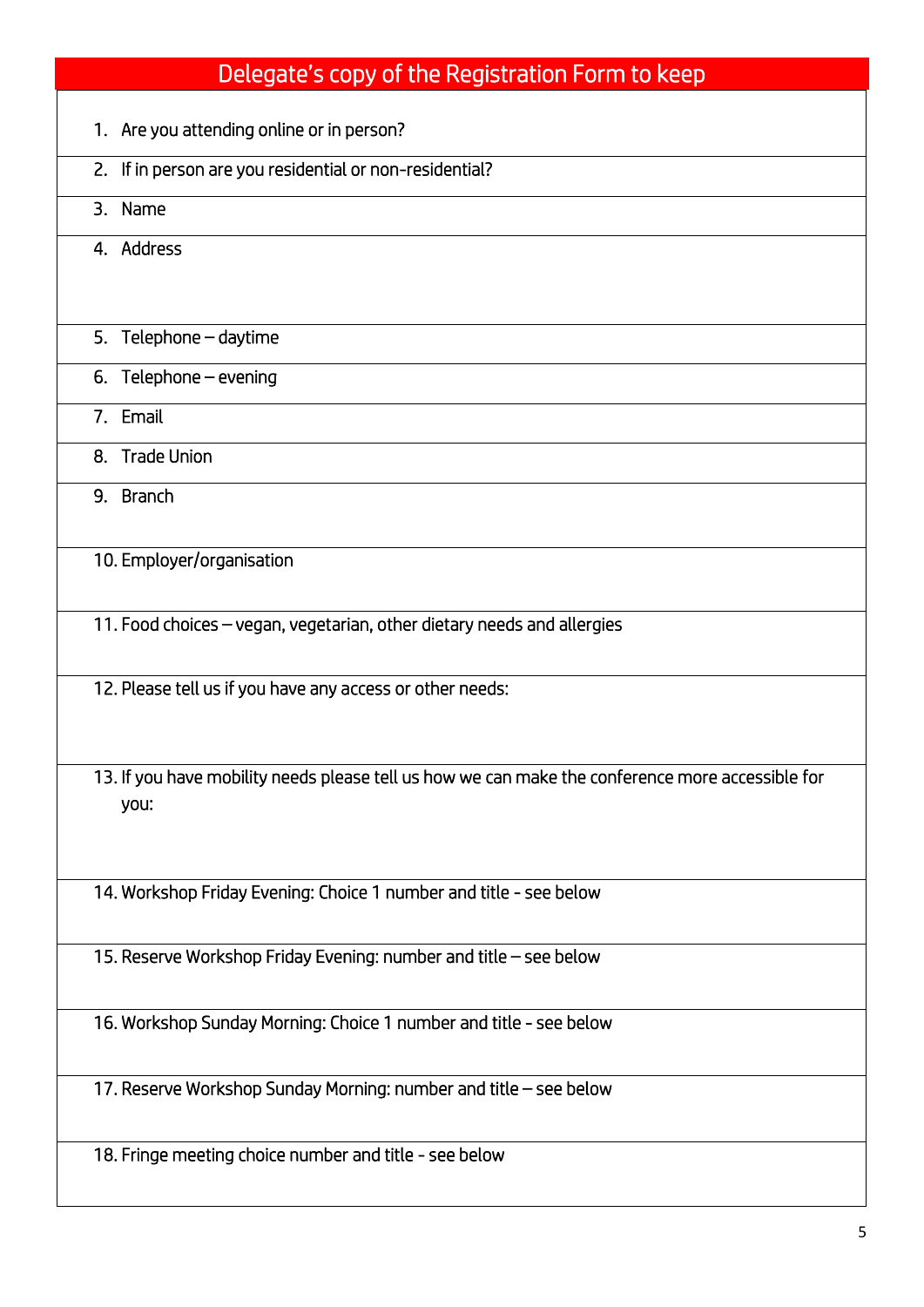*Please note - If you are residential, you can still attend online workshops and fringe meetings*

#### Choose One Friday Evening Workshop – mark the column 'Choice' with a '1'

*Reserve Choice: in case your first choice of workshop is oversubscribed, it would help if you could also choose a RESERVE workshop – mark the column 'Choice' with 'Reserve'*

(Please note: if you are attending online then you will only be able to choose one from the online workshops

| Workshop       | <b>Workshop Name</b>                                                         | Time                | Online or | Delivered by:                   | Choice |
|----------------|------------------------------------------------------------------------------|---------------------|-----------|---------------------------------|--------|
| Number         |                                                                              | run                 | in person |                                 |        |
| 1              | Reps' functions and employers' duties                                        | Fri 8.00<br>$-9.00$ | In person | Julie Weekes                    |        |
| $\overline{c}$ | Mental health awareness                                                      | Fri 8.00<br>$-9.00$ | In person | Nigel Williams                  |        |
| $\overline{3}$ | Resources and creative action for safety<br>reps                             | Fri 8.00<br>$-9.00$ | In person | Andrea Oates /<br>Paul Holleran |        |
| $\overline{4}$ | Supporting health and safety reps and<br>building up the safety organisation | Fri 8.00<br>$-9.00$ | online    | Joan McNulty /<br>Mike Hines    |        |
| 5              | Workplace inspections                                                        | Fri 8.00<br>$-9.00$ | online    | Paul Pritchard                  |        |
| 6              | Investigating incidents and injuries at<br>work                              | Fri 8.00<br>$-9.00$ | online    | Alan McShane<br>/ John Murphy   |        |
| $\overline{7}$ | Identifying hazards/risk and using the<br>hierarchy of controls              | Fri 8.00<br>$-9.00$ | online    | Tony Whelan                     |        |
| 8              | Violence faced by workers                                                    | Fri 8.00<br>$-9.00$ | In person | Doug Russell                    |        |
| $\overline{9}$ | Ventilation and air quality at work                                          | Fri 8.00<br>$-9.00$ | In person | Hilda Palmer                    |        |
| 10             | Sex and gender sensitive health and<br>safety                                | Fri 8.00<br>$-9.00$ | Online    | Helen Lynn /<br>Cath Roberts    |        |
| 11             | Influencing health, safety and fair work<br>through public procurement       | Fri 8.00<br>$-9.00$ | In person | lan Tasker /<br>Kath Jenkins    |        |
| 12             | Environmental and Green reps                                                 | Fri 8.00<br>$-9.00$ | online    | Barry Faulkner                  |        |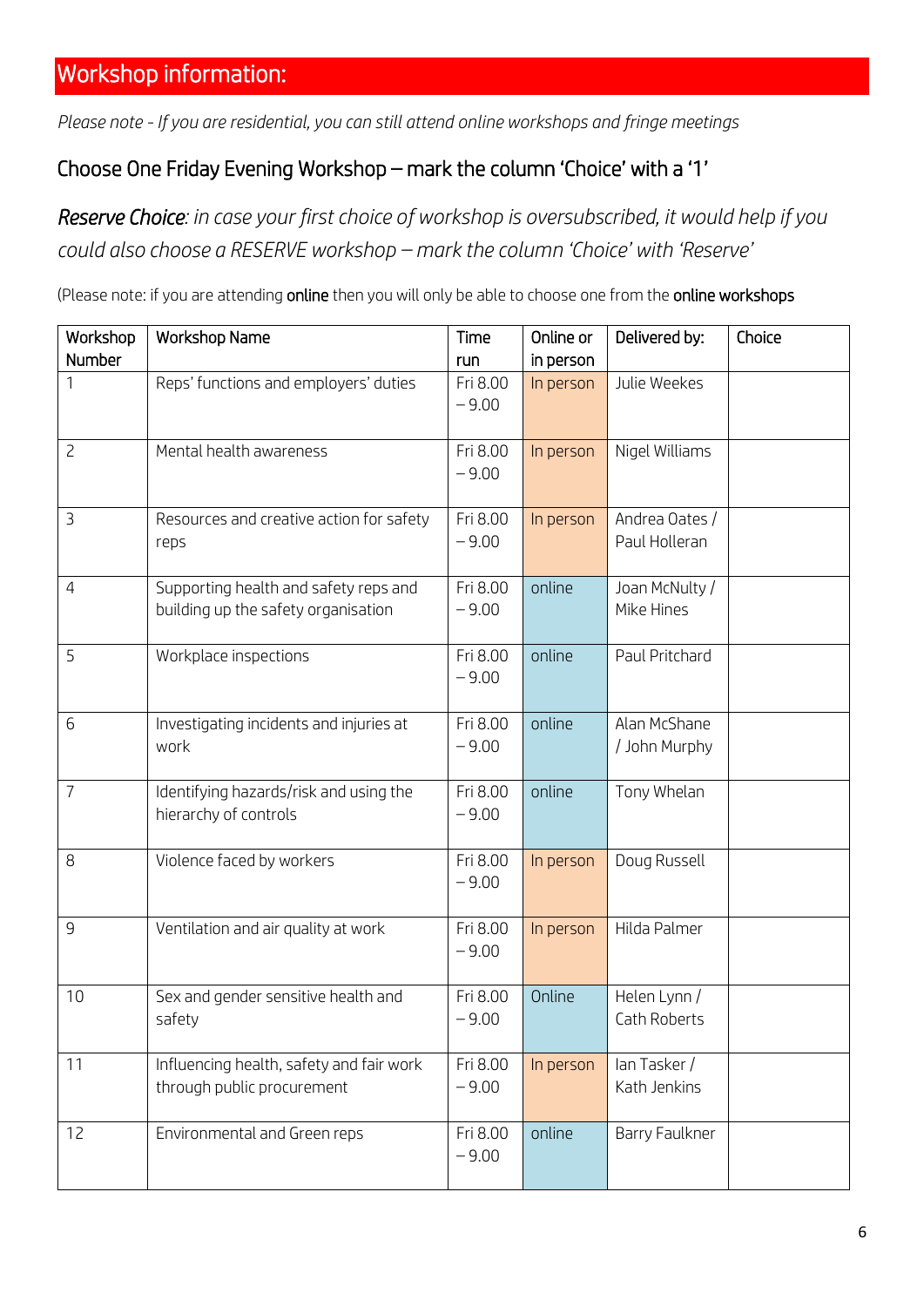#### Choose One Sunday Morning Workshop – mark the column 'Choice' with a '1'

*Reserve Choice: in case your first choice of workshop is oversubscribed, it would help if you could also choose a RESERVE workshop – mark the column 'Choice' with 'Reserve'*

(Please note: if you are attending online then you will only be able to choose one from the online workshops

| Workshop | <b>Workshop Name</b>                                                   | Time                        | Online or | Delivered by:                   | Choice |
|----------|------------------------------------------------------------------------|-----------------------------|-----------|---------------------------------|--------|
| Number   |                                                                        | run                         | in person |                                 |        |
| 13       | Reps' functions and employers' duties                                  | Sunday<br>$9.30 -$<br>10.30 | online    | Julie Weekes                    |        |
| 14       | Mental health Awareness                                                | Sunday<br>$9.30 -$<br>10.30 | In person | Nigel Williams                  |        |
| 15       | Resources and creative action for safety<br>reps                       | Sunday<br>$9.30 -$<br>10.30 | In person | Andrea Oates /<br>Paul Holleran |        |
| 16       | Supporting health and safety reps and<br>building up the organisation  | Sunday<br>$9.30 -$<br>10.30 | In person | Joan McNulty /<br>Mike Hines    |        |
| 17       | Workplace inspections                                                  | Sunday<br>$9.30 -$<br>10.30 | In person | Paul Pritchard                  |        |
| 18       | Investigating incidents and injuries                                   | Sunday<br>$9.30 -$<br>10.30 | online    | Alan McShane<br>/ John Murphy   |        |
| 19       | Identifying hazards/risk and using the<br>hierarchy of controls        | Sunday<br>$9.30 -$<br>10.30 | online    | Tony Whelan                     |        |
| 20       | Violence faced by workers                                              | Sunday<br>$9.30 -$<br>10.30 | online    | Doug Russell                    |        |
| 21       | Ventilation and air quality at work                                    | Sunday<br>$9.30 -$<br>10.30 | online    | Hilda Palmer                    |        |
| 22       | Sex and gender sensitive health and<br>safety                          | Sunday<br>$9.30 -$<br>10.30 | In person | Cath Roberts                    |        |
| 23       | Influencing health, safety and fair work<br>through public procurement | Sunday<br>$9.30 -$<br>10.30 | Online    | lan Tasker /<br>Kath Jenkins    |        |
| 24       | Environmental and Green reps                                           | Sunday<br>$9.30 -$<br>10.30 | In person | Barry Faulkner                  |        |